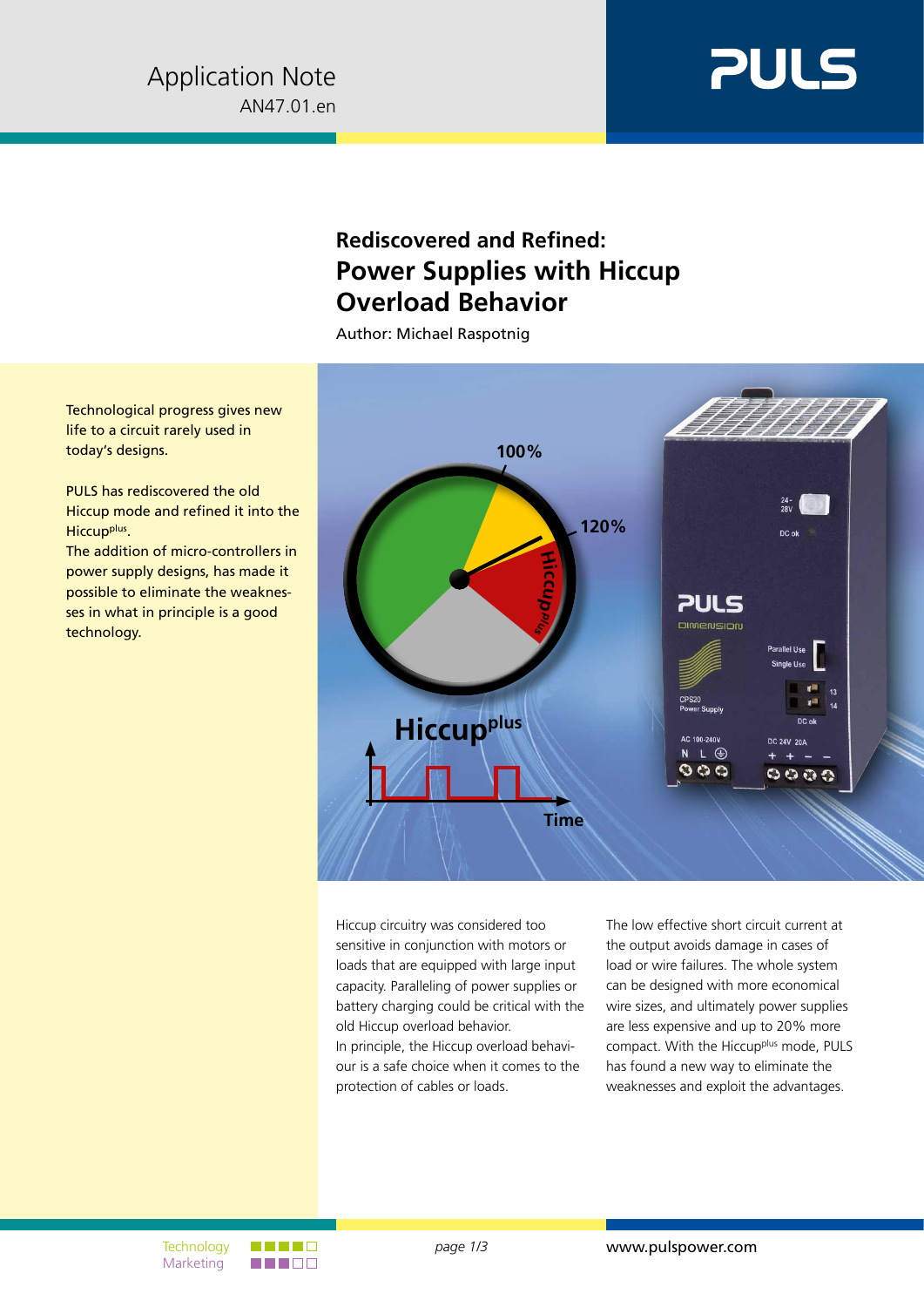Switch-mode power supplies limit the output current during overload. If the maximum current is reached, the power supply automatically switches from voltage regulation mode to the current regulation mode. The following functions can be identified in the current regulation mode:

 $\blacksquare$  "Fold-Back Characteristics"  $\textcircled{A}$  : Here the current is reduced depending on the level of the overload. This behavior is inappropriate to start-up heavy loads and it is mainly used for linear regulated power supplies.

- $\blacksquare$  "Constant Current Characteristics"  $\blacksquare$ Here the current remains almost constant at overload.
- $\blacksquare$  "Fold-Forward Characteristics"  $\bigcirc$  : Considered the most practical overload behavior, but carries the risk of a high short circuit current.
- $\blacksquare$  "Hiccup Mode"  $\oslash$  : Switches off power in cases of overload or short circuit and carries out periodic attempted restarts until the fault is eliminated.

Danger can arise due to the high short circuit current which is often not monitored closely enough, particularly with more powerful power supplies. The fact that the impact of the current has on cables, terminals and contacts which dramatically increases with the current strength is underestimated. An increase in current from 20A to 30A generates an increase in losses from 20W to 45W with 50mOhm connection (corresponds approximately to 7m of 2.5mm<sup>2</sup> wire). That is more than 125% loss with a power increase of only 50%! A further complication is that the surface of the cables, which serves as cooling, changes only minimally with an increase in the conductor cross section.

Even more critical is the situation which occurs with redundant systems. To increase the reliability usually two power supplies in a 1+1 configuration are connected together via a diode or redundancy module. If for example, 15A is required, two 20A power supplies are chosen. With an "fold-forward characteristic", a 20A power supply provides almost 30A short circuit current. This means that with a short circuit, a continuous current of 60A flows and the losses compared to the nominal current of 15A increase to a factor of 16. The Hiccup mode is clearly an advantage here.



## *Figure 1*

 $\overline{A}$  Fold-Back Characteristic B *Constant Current Characteristic* C *Fold-Forward Characteristic*

*Figure 2*

*Hiccup Overload Behavior:* Output Current *The power supplies switchs off and makes periodic start-up attempts* 40A Short Circuit

*Figure 3*

*Start-up Behavior in Combination with Loads Requiring High Inrush Currents* C *With Fold-Forward Characteristics* D *With Hiccup Overload Behavior*